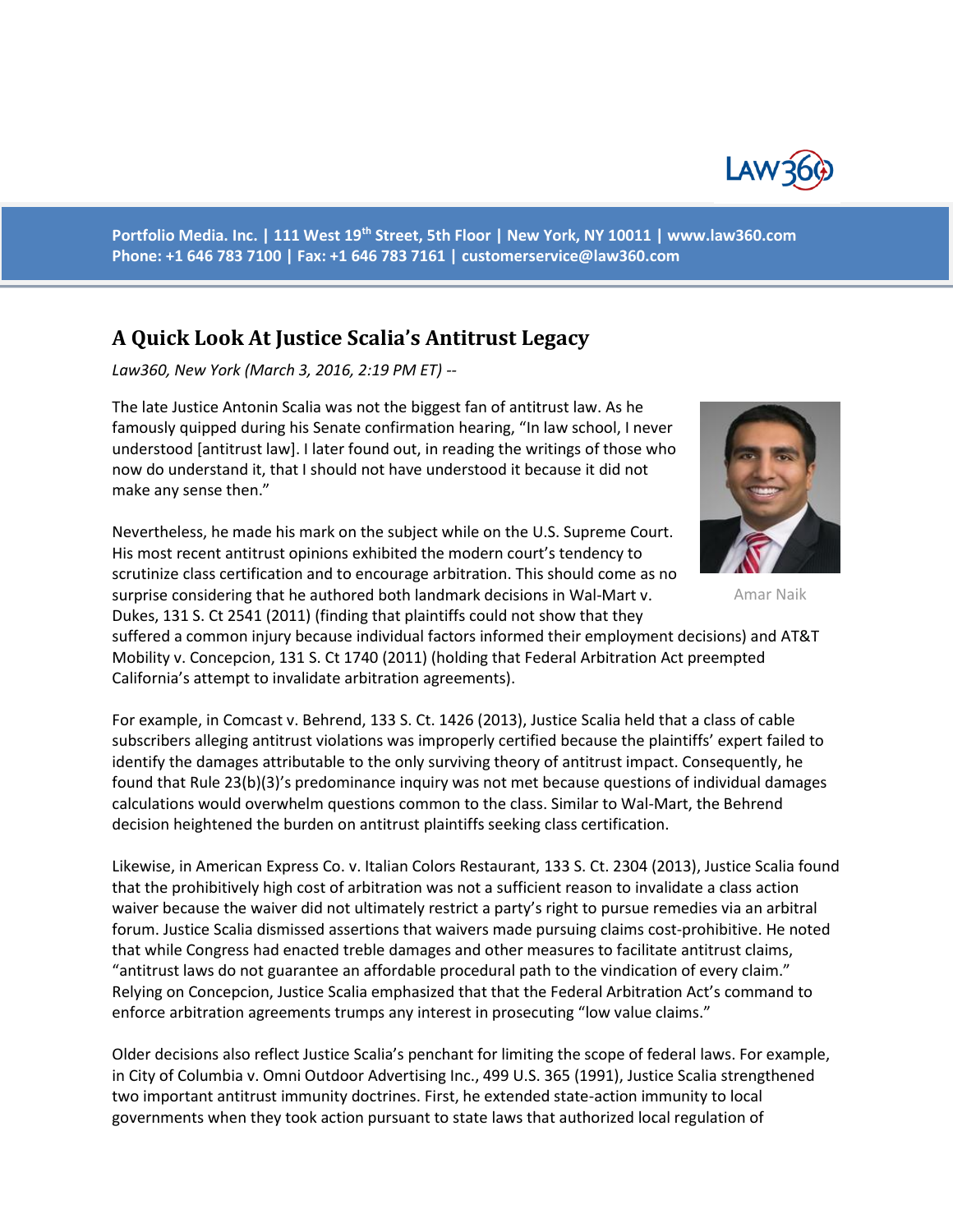competition. Second, he reinforced the Noerr-Pennington doctrine by limiting the "sham" exception to situations where parties are only using governmental process as an anti-competitive weapon and are not genuinely seeking favorable government action.

In Verizon v. Trinko, 540 U.S. 398 (2004), Justice Scalia limited the breadth of the Sherman Act when he held that Verizon's alleged failure to carry out its network-sharing duties under the Telecommunications Act of 1996 did not give rise to antitrust claims. Justice Scalia recognized that refusal to cooperate with rivals could be antitrust violations, such as the conduct found to be problematic in Aspen Skiing Co. v. Aspen Highlands Skiing Corp., 427 U.S. 585 (1985). However, he found that Aspen's limited exception was not applicable to the situation in Trinko. Specifically, he noted that Verizon's purported misconduct was not motivated by a decision to cease a voluntary and profitable course of dealing (as in Aspen), but was instead motivated by reluctance to cooperate with aspects of a regulatory regime. Because the regulatory framework had its own mechanisms to remedy anti-competitive harm, expanding the scope of the Sherman Act would add little benefit to competition and would only chill other permissible conduct.

But just like in other areas of the law, Justice Scalia wrote many notable dissents in antitrust cases. In Eastman Kodak Co. v. Image Technical Servs. Inc., 504 U.S. 451 (1992), the Supreme Court held that Kodak's restrictions on businesses operating in the service aftermarket for Kodak copiers and graphics equipment could raise antitrust claims even though Kodak lacked market power in the primary equipment market. Justice Scalia disagreed and found that the majority's holding made "no economic sense" because it categorized a manufacturer's inherent power over its own brands as "market power" for purposes of invoking the per se rule against tying arrangements.

More recently, in Oneok Inc. v. Learjet Inc., 135 S. Ct. 1591 (2015), the Supreme Court held that the Natural Gas Act did not preempt state law antitrust claims against natural gas pipeline companies, even though the claims arose out of areas traditionally recognized as within the federal government's regulatory scope. In his dissent, Justice Scalia noted that previous cases previously drew a clear line between national and state authority: "If the Federal Government may regulate a subject, the States may not." He cautioned that the majority's holding "smudge[d] the line" and would introduce uncertainty by subjecting gas pipelines to the "discordant verdicts of untold state antitrust juries."

Perhaps most notably, Justice Scalia's opinion in Hartford Fire Ins. Co. v. California, 509 U.S. 764 (1993) simultaneously served as a majority and dissenting opinion. In the majority portion of his opinion, Justice Scalia held that "boycotts" as used in section 3(b) of the McCarran-Ferguson Act referred to situations where parties refuse to engage in unrelated transactions with a target entity to coerce it into certain terms on another transaction. Justice Scalia distinguished these situations from "cartels," which merely reflected concerted agreements to terms as a way to obtain and exercise market power.

In the dissenting portion of his opinion, Justice Scalia chastised the majority for broadly applying the Sherman Act to extraterritorial conduct. Relying on canons of statutory interpretation and principles of international comity, Justice Scalia found that it was unreasonable to apply U.S. antitrust law absent explicit congressional directives because of the potential disruption to another country's legislative scheme. Justice Scalia later echoed this deference in his brief concurrence in F. Hoffmann-La Roche Ltd. v. Empagran SA, 542 U.S. 155 (2004).

Many of Justice Scalia's other opinions contain more colorful language and better articulate his jurisprudence of "textualism." But these aforementioned opinions have made important contributions to American antitrust law. His opinions will only become more relevant, specifically as courts continue to